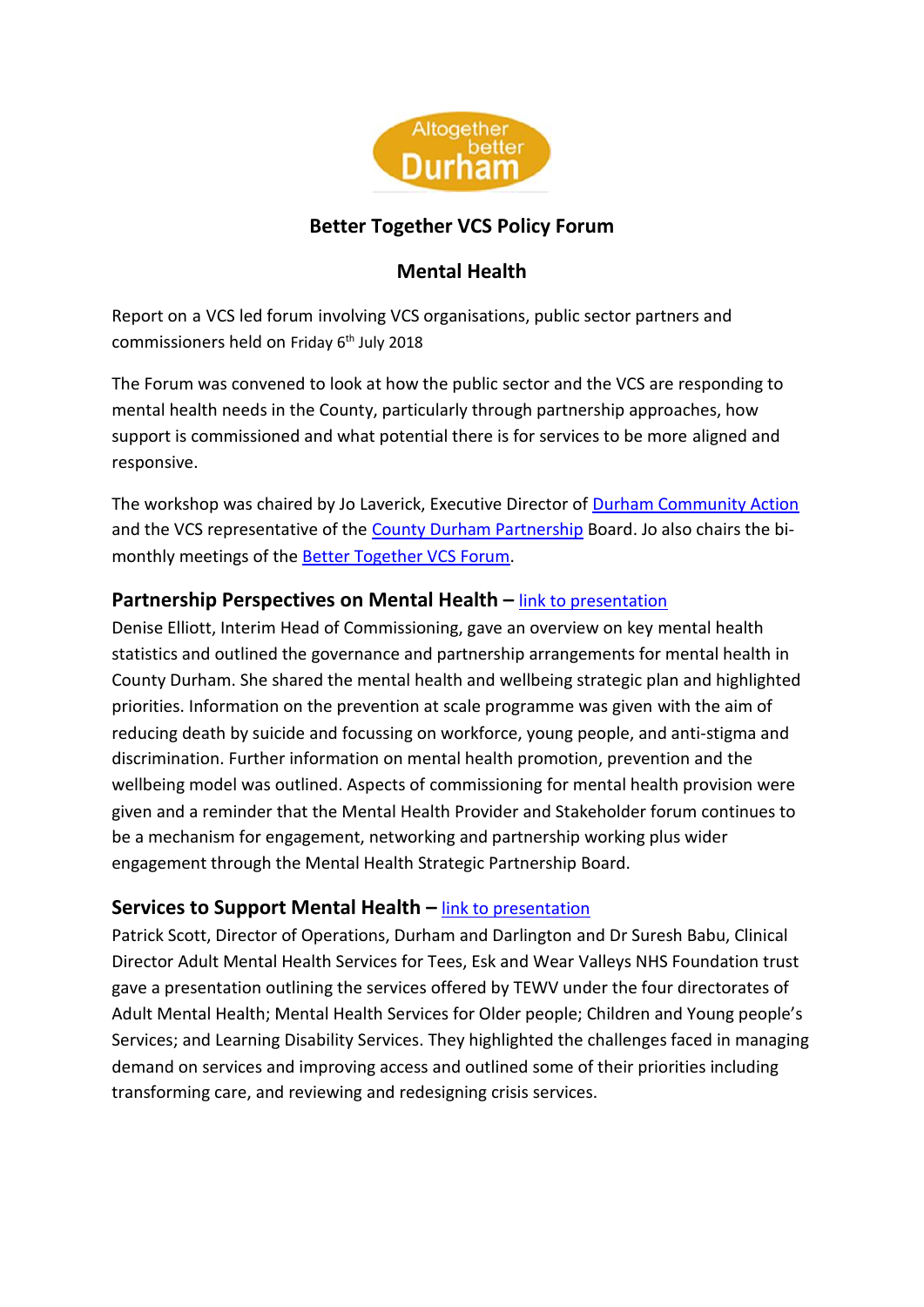## **Case Studies: Opportunities and Challenges in Community Based Services**

#### [link to presentation](http://www.durhamcommunityaction.org.uk/public/dca/www/uploads/files/Community%20Based%20Services(1).ppt)

Carol Gaskarth, CEO [Pioneering Care Partnership,](http://pcp.uk.net/) gave a VCS Provider perspective on mental health support services. She outlined a number of projects (Wellbeing for Life; Community Gardening; Work Place Health; Buddies Befriending) all of which contribute significantly to helping people cope, connect and make positive contributions. She highlighted some of the challenges such as navigating the system, unnecessary competition, the number of clients and funding, as well as acknowledging that partnership working can be tough. However opportunities exist such as the model developed by Advice in County Durham; developing a social prescribing network; Community venues being more connected and joined up; harnessing passionate people and volunteers including the range of navigators, link workers, connectors and advisers.

Ali Lee, Deputy Manager of the [Waddington Street Centre](https://www.waddingtoncentre.co.uk/) (WSC), spoke about the challenges and opportunities of mental health and the voluntary sector. WSC work predominantly with Adults and provide a mental health resource centre. Some of the challenges include an increase in discharge from statutory services, access to crisis services, stigma and discrimination, an increase in Borderline Personality Disorder, lack of parity of esteem with physical health, and the effects of welfare reform. WSC have sought to address some of these challenges by offering a referral pathway for GPs; working more closely with Community Mental Health teams, the Crisis team, Welfare Rights, Job Centre Plus, and Samaritans. Finally Ali highlighted some of the positives of the Voluntary Sector such as sharing the load with statutory services and having more time; limited resources enables thinking more creatively; focussed on people not profit; and being a voice for those whose voice is seldom heard.

## **Roundtable Discussion**

Participants were asked to consider three questions, the key messages are summarised below:

- **1. How can we ensure that Children and young people have the optimum wellbeing – What would a successful outcome be by 2025?**
	- 'Live well with mental health' Young mental health champions within our communities.
	- Support right from birth work in schools to promote 'wellbeing', emotional intelligence and all aspects of mental health - talking about mental health should be normal.
	- Change in the education system too much focus on academic achievement puts huge pressures on young people.
	- More support for young carers often have their own needs and caring responsibilities Peer support activities and respite.
	- More focus on groups for young people to move the emphasis from social media to actually being around people and developing 'real' social skills.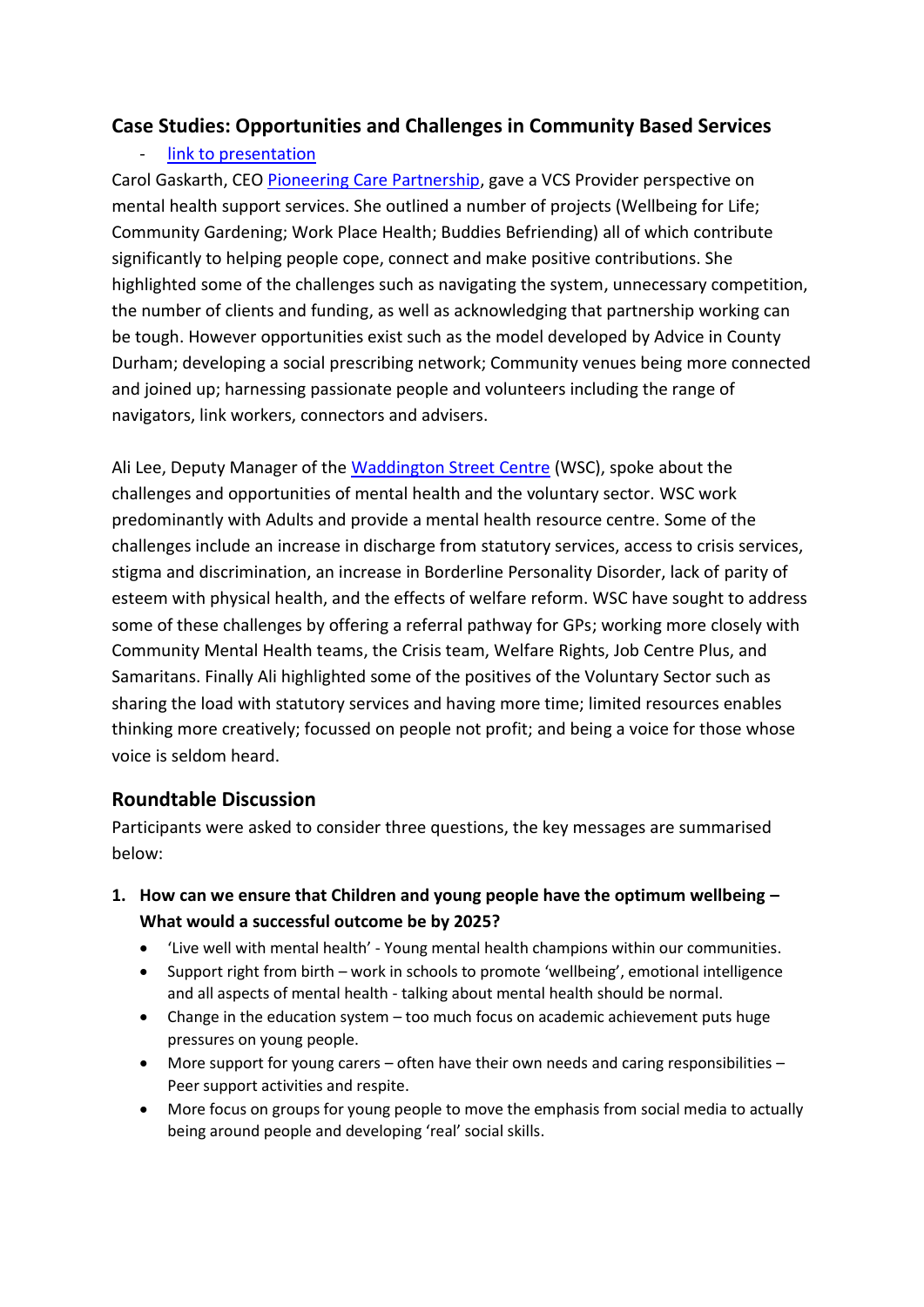- Investment in VCS over longer period of time to provide early intervention and better services in the community to help reduce number of CAMHS referrals and YP accessing Crisis services.
- **2. Thinking about what is available in the County to support Mental Health in all age groups, what additional resources and skills are needed?**
	- All work places should have MH First Aid like all work places need physical first aid provision
	- Improve understanding about mental health and what mental health services can achieve and help combat stigma.
	- Better triage and low level support to prevent people deteriorating. Time span of formal support too short and ending too abruptly with nothing to go on to.
	- Investment in VCS to provide more community based services e.g. Crisis support for those who don't meet current criteria for crisis support; face to face listening services and telephone support; Safe/quiet places for people to have time to regain calm & equilibrium; arts based activity; improving peer to peer support etc.
	- Link with community organisations, churches etc. share resources collaboration and coordinated approach.
	- Further training /awareness in mental health for VCS generally to help make appropriate referrals – definite need for support to Job Centre Plus/DWP to help recognise and respond appropriately to those with MH needs.

#### **3. What is positive about existing cross sector working relationships and what further opportunities are there to develop these?**

- Opportunities such as this Forum to meet others and make better connections.
- 'Advice in County Durham' network has positive links with specialist VCS Mental Health providers but needs better links with statutory MH Services.
- More holistic approach to help people access MH support.
- 'Navigator' type roles are an opportunity to improve connections.

#### **Key messages from the VCS for Commissioners**

- Commissioning can be a mystery to some. Better systems for both to come together this sort of event is really helpful – help us to understand the constraints of Commissioners and come and find out more about the VCS.
- Develop a joint public sector policy for investment in community based services including joint commissioning. All Commissioners need to look at what is funded across all sectors – make connections in contracts to add value – sometimes contracts conflict/are in competition.
- Longer term funding for projects will allow VCS to come together to share resources and work more creatively. Grant Funding as well as Commissioned Services. Encourage flexibility.
- Consider the size of contracts It's very difficult for larger VCS orgs to sub-contract with current contracts due to risk, but the loss is that small local expertise is lost.
- Make collaboration between VCS organisations a pre-requisite of a contract this will strengthen the VCS.